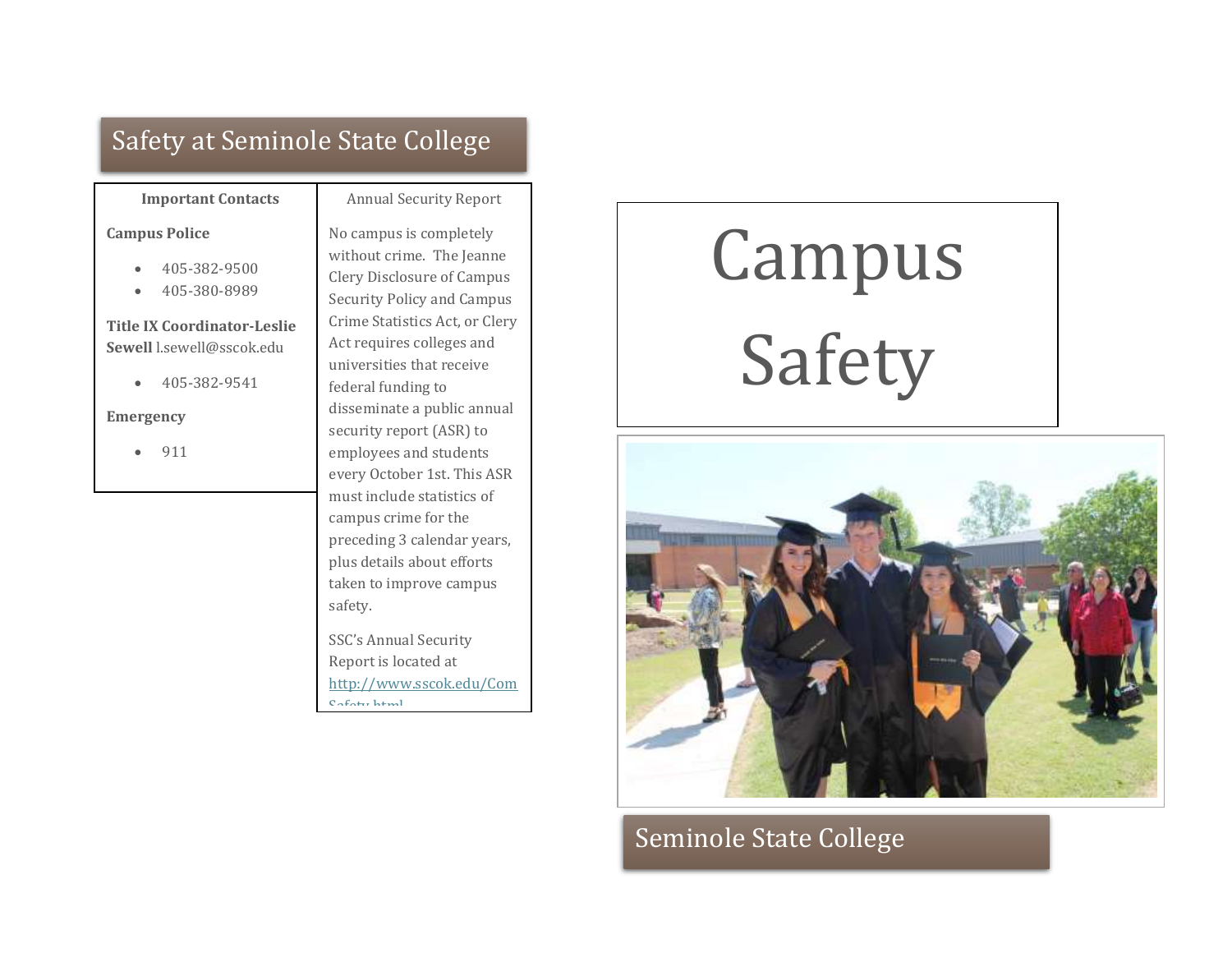SSC works hard to ensure all students and staff are safe. While no campus is immune from criminal or unsafe activity, you can take precautions to reduce your risk.

# Personal Safety

The best way to protect yourself is prevention. Crimes of opportunity, such as stealing an unattended backpack, are among the most common forms of crimes on campus. Follow the suggestions listed to minimize your risk.

- **Walk with a friend at night.** Being alone makes a better target.
- **Be aware of your surroundings.** Not paying attention make you a bigger target. Stay off your phone while walking.
- **Lock your doors and windows when you leave your living space.** You remove opportunities for intruders to get in easily.
- **Park in well-lit areas.**
- **Have your keys ready.** In dangerous situations, having your keys in your hand can allow you to get into your living space or auto as quickly as possible.
- **Put campus police numbers into your phone.** You can call campus police to report a crime, if you notice something strange, when you feel threatened, or if you want someone to escort you to your car or living space on campus.

# Protect Yourself **Protect Your Campus**

## **Fires**



- Evacuate every time there is a fire alarm.
- Learn where exits are.
- Never cover smoke alarms.
- Know where to access and how to use fire extinguishers

# **Natural Disasters and other Threats**



SSC has emergency protocols in the event of natural disasters or threats like active shooters.

- Review emergency procedures now, before danger hits.
- Follow evacuation procedures quickly and completely.
- Try to stay calm and assist where you can.

# **Emergency Notifications**



SSC has partnered with Rave Mobile Safety, a security and safety text/email service to offer an emergency notification system, Rave Alert, capable of sending students, parents and employees of SSC text, voice, and email messages. Go to

http://www.sscok.edu/Rave/ravepg.html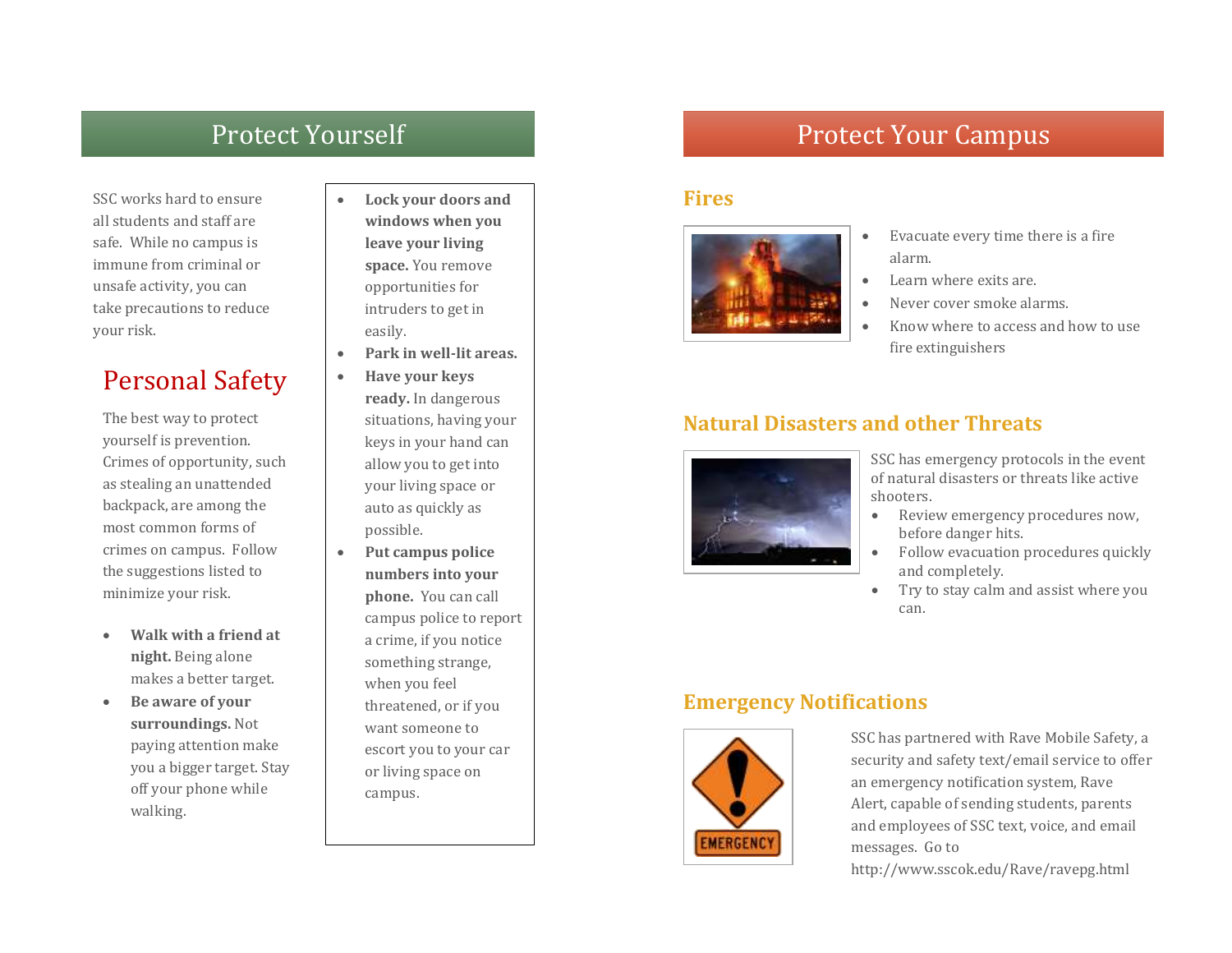# Protect Your Technology

Technology is so much a part of our lives it is important to protect yourself in this technology age.

## **Obstructing Hackers Social Media**

No technology is impenetrable but you can take steps to fortify online protections.

- **Use a passcode on all your devices.**
- **Don't go phishing.**  Do not click on an emailed or texted link to reset a password or access an account. Instead, independently log on and reset your password in account settings.
- **Keep a record of your bank and credit card companies' phone numbers.** Your wallet may be lost or stolen.

# PASSWORDS

Experts recommend using varied, long and random passwords for every account.

Before you post on social media, consider how…

- **Posting your schedule and location puts your safety in jeopardy.**
- **Future employers may be able to find what you post and share online.**  Employers often review social media accounts when making hiring decisions.

# Protect Your Property

Ways to prevent loss of your property.

# **Living Space**



# **Transportation**



- **Always lock your bedroom and exterior doors.** Thieves target unlocked living spaces because it is easier for them to get in.
- **Hide valuables in a safe spot.**
- **Report facility problems immediately.**
- **Lock your doors and close your car windows.**
- **Keep your car clean.** Thieves are less likely to break in if they do not see valuables in plain sight.

# **Technology**



 Back up your work. Save all critical data on an external drive or use a cloud-based storage system so you will have it if your laptop is stolen.